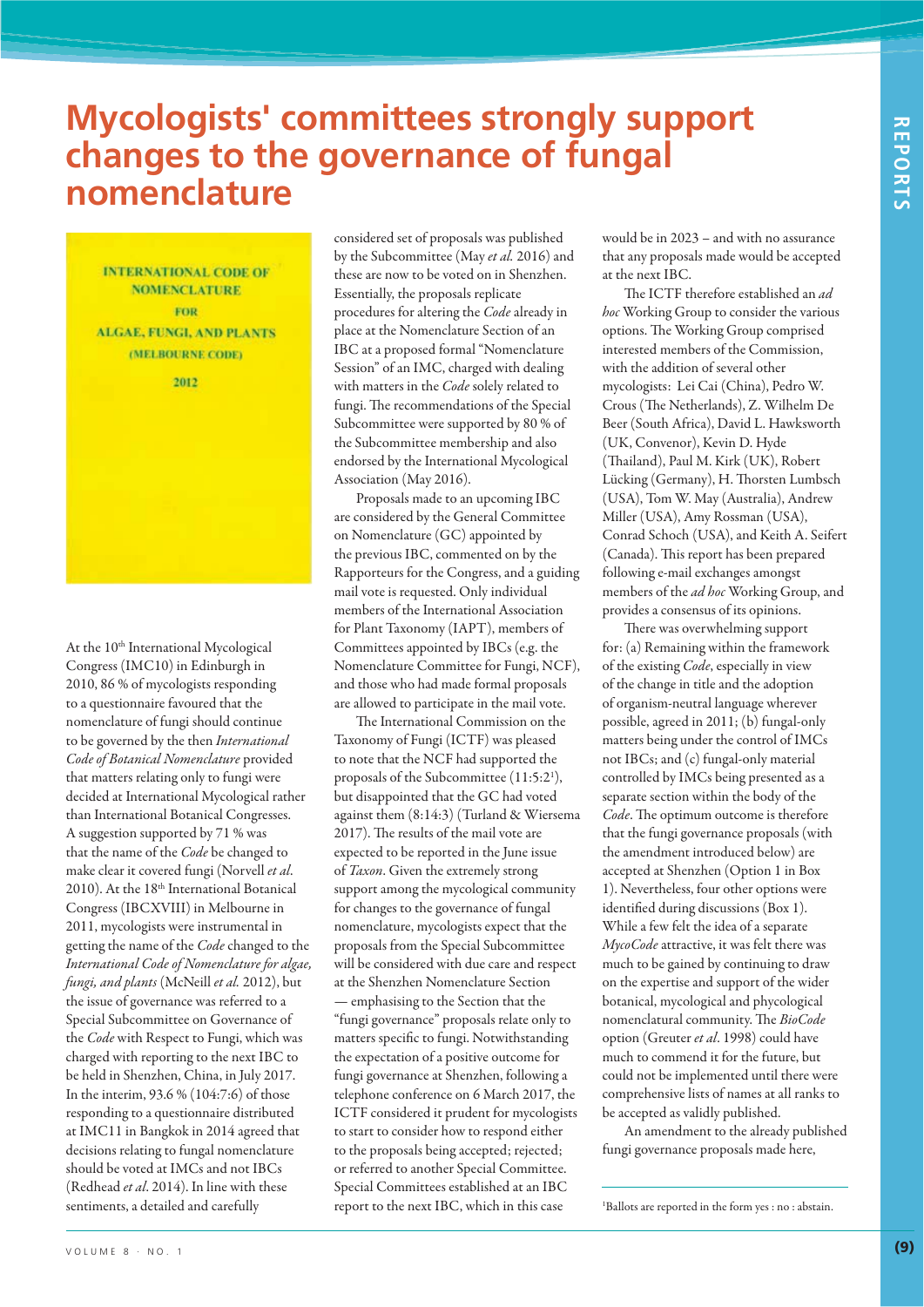#### **Box 1: Possible options for the future governance of the nomenclature of fungi**

(1) Separate out all fungal-only provisions into a separate chapter in the *Code* to be modified only by decisions at IMCs, with the proposals necessary to enact this being accepted at Shenzhen.

(2) If the proposals in (1) are not accepted at Shenzhen, present the proposals to the next IMC and should they be accepted there, announce any new changes agreed at IMCs through IMA/ICTF with an instruction they are to be followed by mycologists.

(3) Delete all non-fungal provisions in the Code to be adopted in Shenzhen and issue it as a separate publication with fungal rather than plant examples under a title such as the *International Code of Nomenclature for Fungi (based on the International Code of Nomenclature for algae, fungi and plants)*.

(4) Develop an independent *MycoCode*, based on the current Code, but not following its precise arrangement and numbering.

(5) Adopt the organism-neutral *BioCode* developed by the International Commission on Bionomenclature.

providing additional clarity, is to collect all material in the *Code* relating to fungi into a single section; this being the matter that will be controlled by IMCs. As IBCs are on a six-year cycle and IMCs one of four years, in some cases there would be two IMCs between IBCs; for example, IMC11 and IMC12 will be in 2018 and 2022, and the XX<sup>th</sup> IBC in 2023. Making changes in the body of the *Code* between IBCs could potentially become rather messy and confusing to mycologists, and the Working Group saw great advantage in having all material relating to fungi in a single section. This concept was originally proposed by Werner Greuter (General Committee, Germany) on 7 April 2017 during discussions of the proposals at the Botanical Garden and Museum in Berlin. It was noted that there is already a precedent for having a particular section in the *Code* devoted to particular groups of organisms in Appendix I dealing with the names of hybrids, and this and perhaps other organisms with special rules (e.g. fossils) might also be brought together in separate sections in the existing *Code*; perhaps better indicated as Chapters rather than Appendices.

In conclusion, this *ad hoc* Working Group suggests that the Nomenclature Section of the XIXth IBC, meeting in Shenzhen on 17–22 July 2017, might favourably view the following proposal to be made from the floor during the Congress as a clarifying amendment to the set of proposals already in place concerning "fungi governance" (May *et al.* 2016):

*"The Section instructs the Editorial* 

*Committee to bring together all material relating only to fungi into a separate section or chapter within the Code, and that this section be subject to modification only by International Mycological Congresses operating as proposed by the Special Subcommittee on the Governance of the Code with Respect to Fungi."*

The "material" comprises pertinent Articles, Notes, and Recommendations: Articles 13.1 (d) (starting point date), 14.3 and 56.3 (lists of names for protection or suppression), 15 (sanctioning), 42 (registration), 57.2 (take up of names typified by asexual morphs), and 59 (pleomorphic fungi). Of these, there is strong support for Art. 57.2 to be removed at Shenzhen (Hawksworth 2016). The parts of Preamble 8, addressing what organisms are treated as "fungi" for nomenclatural purposes, would also be better moved to the start of the new section or chapter. Fungal examples given elsewhere in the *Code* would remain in their current positions (which mycologists would need to consult on matters not only related to fungi), as would mentions in the Glossary. Similarly, the fungal entries in the Appendices would remain; although, for lists of fungi generated through Art. 14.13, there are various options for delivery as discussed by Wiersema *et al.* (2017).

The Working Group considers that this outcome would be in the best interests of the nomenclature of fungi. The proposal above is regarded by the Special Subcommittee on Governance of the *Code* with Respect to Fungi as a friendly amendment to their formal proposals,

agreed by eight of the ten voting members (being those who supported the original published proposals of the Subcommittee). The proposal has also been circulated to the complete membership of the ICTF which strongly support the Working Group's conclusion (18:2:1), and also to the Executive Committee of the International Mycological Association (IMA) 19 members of which (100 % of those responding) voted in favour.

The ICTF *ad hoc* Working Group is indebted to Sandra A. Knapp (Chair of the Shenzhen Nomenclatural Section) and Nicholas J. Turland (Rapporteur-General to the Section; Germany) for constructive and frank discussions and advice.

- Greuter W, Hawksworth DL, McNeill J, Mayo MA, Minelli A, *et al*. (1998) Draft BioCode (1997): the prospective international rules for the scientific names of organisms. *Taxon* **47**: 127–372.
- Hawksworth DL (2016) Proposals to clarify and enhance the naming of fungi under the *International Code of Nomenclature for algae, fungi, and plants*. *IMA Fungus* **6**: 199–205.
- May TW (2016) Report of the Special Subcommittee on Governance of the Code with Respect to Fungi. *Taxon* **65**: 921–925.
- May TW, de Beer ZW, Crous PW, Hawksworth DL, Liu X, *et al.* (2016) (363-363) Proposals to amend the *Code* to modify its governance with respect to names of organisms treated as fungi. *Taxon* **65**: 918–920.
- McNeill J, Barrie FR, Buck WR, Demoulin V, Greuter W, *et al*. (eds) (2012) *International Code of Nomenclature for algae, fungi, and plants (Melbourne Code) adopted by the Eighteenth*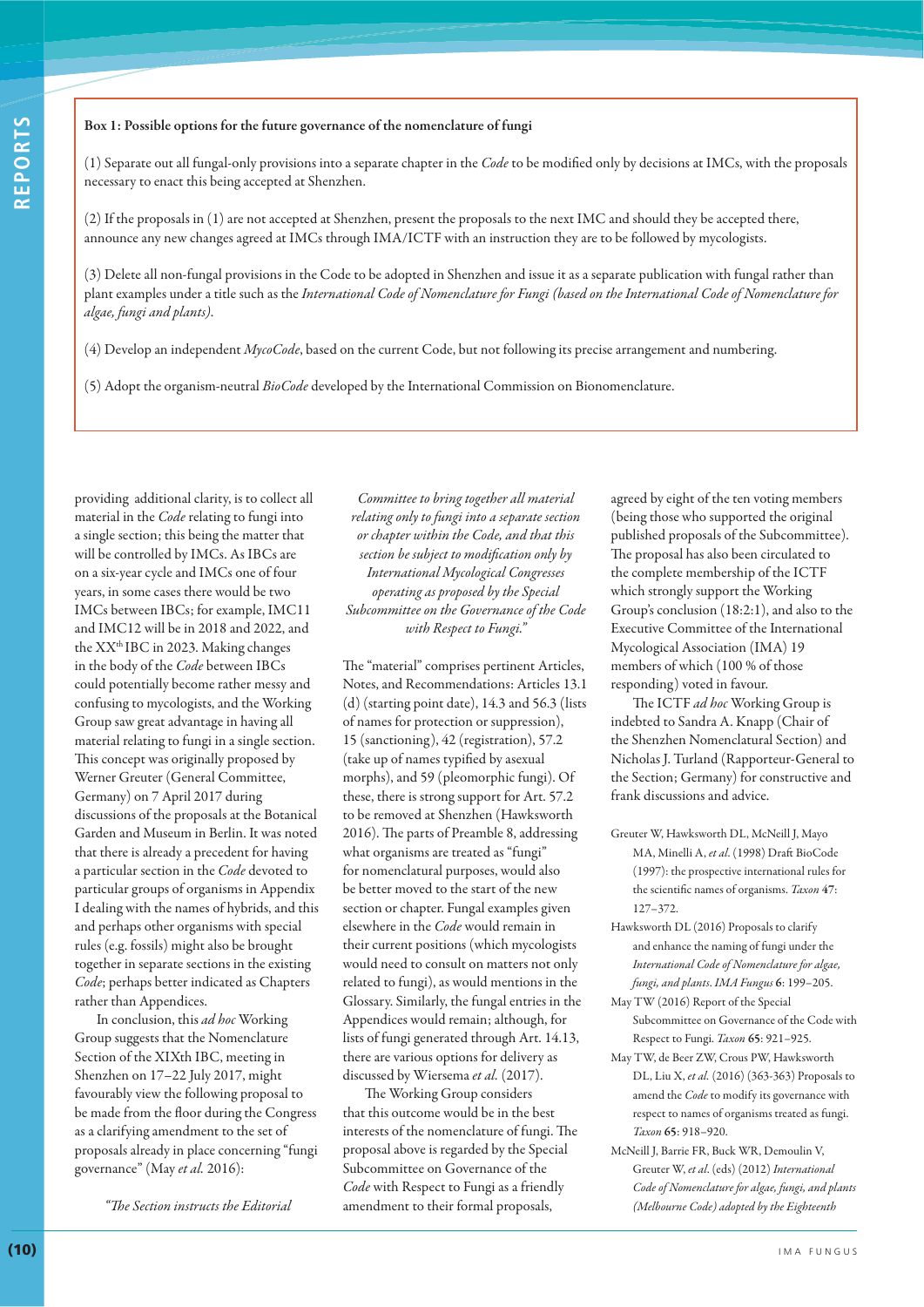*International Botanical Congress Melbourne, Australia, July 2011*. [Regnum Vegetabile No. 154.] Königstein: Koeltz Scientific Books.

- Norvell LL, Hawksworth DL, Petersen RG, Redhead SA (2010) The IMC9 Edinburgh Nomenclature Sessions. *Mycotaxon* **113**: 503– 511; *IMA Fungus* **1**: 143–147.
- Redhead SA, Demoulin V, Hawksworth DL, Seifert KA, Turland NH (2014) Fungal nomenclature at IMC10: report of the Nomenclature Sessions. *IMA Fungus* **5**: 449–462.

Turland NJ, Wiersema JH (2017) Synopsis of

proposals on nomenclature – Shenzhen 2017: a review of the proposals concerning the *International Code of Nomenclature for algae, fungi, and plants* submitted to the XIX International Botanical Congress. *Taxon* **66**: 217–274.

Wiersema JH, May TW, Turland NJ (2017) Report on corrections and future considerations for Appendices II–VIII of the *International Code of Nomenclature for algae, fungi, and plants*. *Taxon* **66**: in press.

**Andrew Miller** (*Secretary, ICTF*; amiller7@illinois.edu*)* **Lei Cai, Pedro W. Crous, Z. Wilhelm De Beer, David L. Hawksworth, Kevin D. Hyde, Paul M. Kirk, Robert Lücking, H. Thorsten Lumbsch, Tom W. May, Amy Y. Rossman, Conrad L. Schoch, and Keith A. Seifert**

## **Programme planning continues for IMC 11**

In the previous issue of *IMA Fungus* (**7**(2): (57)–(59), December 2016), IMA Vice President and Chair of the Local Organizing Committee of the 11<sup>th</sup> International Mycological Congress, Sharon A. Cantrell, provided an overview and the venue for this conference, to be held in San Juan, Puerto Rico on 16–21 July 2018. Over the past six months, co-chairs Chris Schardl and Donald H. Pfister, have been leading the Scientific Programme Committee in the development of the scientific programme for this marquis event of the mycological calendar. An outline of the scientific programme is presented here. Please place this meeting on your calendar as your priority event for 2018!

### **Keynote Speaker**



The keynote speaker for IMC11 is Paola Bonfante, a Professor of Plant Biology, University of Turin, Italy. Well-known for her work on microbe-plant interactions, Paola is a pioneer in the study of arbuscular mycorrhizal (AM) fungi and a leading figure in studying bacterial-fungal interactions, playing a pivotal role in the discovery of

intrafungal bacteria in AM fungi. Her plenary presentation at the European Conference on Fungal Genetics last year was outstanding in preparation, delivery and breadth, including overviews of her work on evolution, ecology, cell biology and molecular biology. A recent profile of Paola and her research (*Trends in Plant Science* **19**: 744–746, 2014) provides a personal portrait of this dynamic and internationally known researcher.

The title of her keynote speech will be *Fungi, plants, bacteria: a network of dialogues and interactions*

### **Plenary Speakers**

The scientific programme for IMC11 is divided into eight subject themes (Applications, Cell Biology, Ecology, Education, Environment, Evolution, Genomics and Pathology). Each morning and afternoon of the conference will feature a plenary address. Our speakers are distinguished researchers with broad mycological expertise, often covering multiple conference themes. Winners of the Young Mycologist Awards (see pp. (16)– (17) in this issue of *IMA Fungus*) will make short presentations before each keynote address.



*Applications Theme*: Russell Cox, Professor in the Institute of Organic Chemistry, Leibniz Universität, Hannover, Germany. Research in the Cox group focuses on the discovery, understanding and engineering of biosynthetic pathways in fungi. Their work fuses organic chemistry, microbiology, molecular biology and enzymology and focuses on secondary metabolites from the polyketide, peptide and terpene families.

The title of his plenary talk will be *Heterologous expression of secondary metabolite biosynthetic gene clusters as a tool for understanding and engineering fungal natural products*



*Cell Biology Theme*: Jesús Aguirre, Institute of Cellular Physiology, Universidad Nacional Autónoma de México. Jesús works with the model fungi *Aspergillus nidulans* and *Neurospora crassa*, to approach questions related to stress signaling and cell differentiation.

The title of his plenary talk will be *ROS Signaling and fungal development*

*Ecology Theme*: Tom Bruns, Department of Plant and Microbial Ecology, University of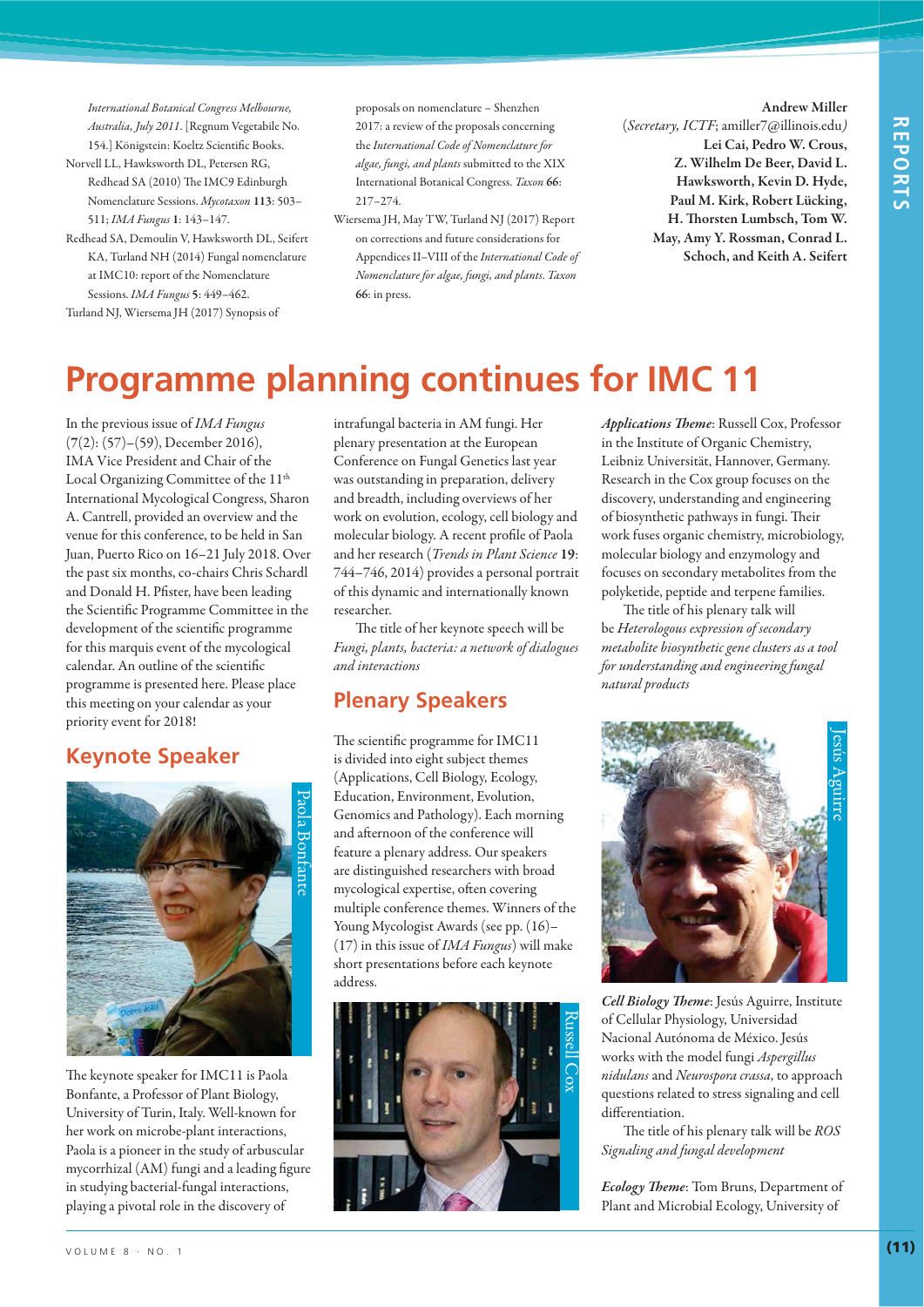

California Berkeley, USA. Tom Bruns' work is in fungal ecology, especially the ecology of ectomycorrhizal and post-fire fungi.

The title of his plenary talk is *Experimental fungal communities: tools for testing theory and determining mechanisms*.



*Environment Theme*: Matthew Fisher, Imperial College London, UK.

The title of his plenary speech will be *Big data approaches to addressing big fungal problems*.



*Evolution Theme*: Priscilla Chaverri, University of Maryland, USA and University of Costa Rica.

The title of her plenary speech will be *Evolution of protective mutualism in plantfungal endosymbiosis*.



*Genomics Theme*: Chengshu Wang, Director of the Institute of Plant Physiology and Ecology, Shanghai Institutes for Biological Sciences, Chinese Academy of Sciences, Shanghai, China, and President of the Mycological Society of China.

The title of his plenary speech will be *From one to many: fungal genomics and the future of population genetics*.



*Pathology Theme*: Anuradha Chowdhary, Vallabhbhai Patel Chest Institute, University of Delhi, India.

The title of her plenary speech will be *Fungal human pathogens: from obscure significance to impending disasters*.

### **Symposia and workshops at IMC11**

The list of symposia and their organizers is now being finalized. The preliminary list below reflects the symposia approved by the Scientific Programme Committee of IMC11. It gives a first look at what promises to be a dynamic agenda for this congress. Additional late-breaking symposia will be added over the next several months to address timely or emerging issues of interest to mycologists.

#### *Applications Theme*

- Food mycology in the 21<sup>st</sup> century: impacts on food security and safety
- Home life: the mycobiomes of built environments
- Fungi and fungal enzymes for a more sustainable world
- Challenges in the exploitation of beneficial fungal secondary metabolites
- Applications and molecular aspects of mycoparasitic fungi
- Fungi as biocontrol agents for sustainable agriculture

#### *Cell Biology Theme*

- Membrane dynamics in fungal cells
- Morphogenesis and invasion (Fungal-host interactions)
- Light sensing in fungi
- Fungal Sexual Development and Exploitation
- Biology of the fungal pigmentation: advances and perspectives of the study of melanin in fungi.

#### *Ecology Theme*

- Bringing the dark taxa into the light - prospects and challenges (Original proposal: Can DNA sequences be used as the sole identifying criterion for naming species?)
- Hot fungi in hot spots in a hot region
- Resolving uncharacterized symbiotic relationships: the delicate balance from mutualist to parasite
- A big puzzle to assemble: using taxonomy to unravel ecology and biogeography of ectomycorrhizal symbiosis in the tropics
- Fungal-bacterial interactions and functions of the fungal metaorganism
- Fungal communities and the functioning of forest ecosystems
- Marine Mycology
- Experimental Approaches to the Conservation of Rare Fungi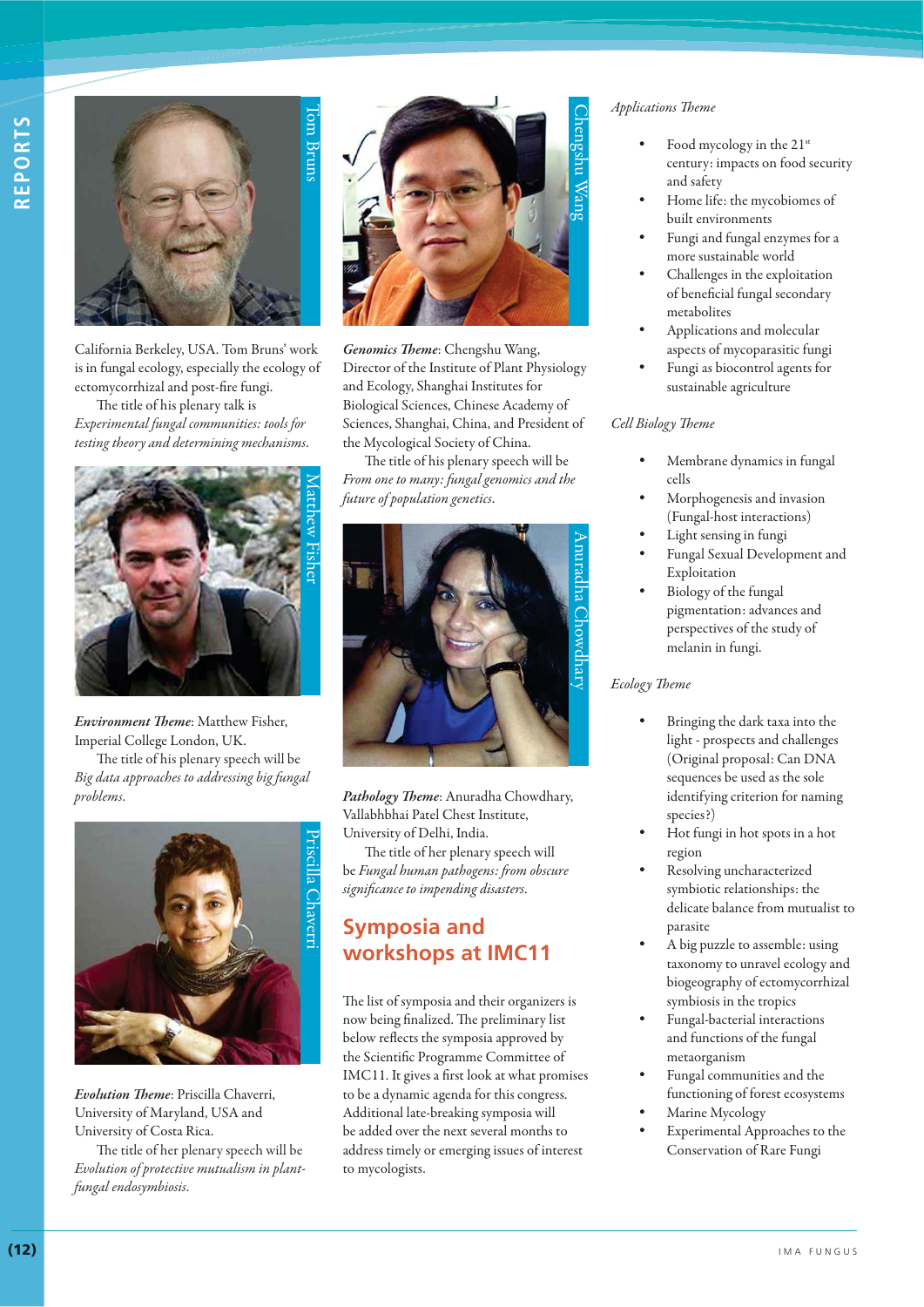#### *Education Theme*

- Teaching mycology around the world: examples from South America, North America, Europe, Japan and Australia
- Bringing awareness to fungi for teachers and the general public
- Oral history for mycology
- Mycology and Outreach
- Boosting Diversity in Mycology

#### *Environment Theme*

- Rhizobiomes their interactions with the hosts and function in a changing environment
- Fungi in a changing environment
- Polyextremotolerant fungi in natural and urban extreme environments
- Evolution and diversity of lichenization in the Basidiomycota
- Ethnomycology: Scientists and Shaman on Historic and Current Uses of Fungi

#### *Evolution Theme*

- Evolutionary genomics
- Gondwana reunited! Fungal biogeography in the Southern Hemisphere
- Early fungi that changed the world: phylogenomic and fossil evidence.
- Lichens on Islands: evolution, endemism, and conservation
- Species limits in the age of genomics.
- Integrative approaches to understanding the diversity and function of the *Boletales*

#### *Genomics Theme*

- Integrative approaches to understand the ecology and evolution of fungi
- Fungal pan-genomes
- Metagenomics: whole fungal genomes from complex samples
- % *Fusarium*: The genomics of functional and ecological diversity
- Expanding the taxonomic context of genome sampled fungi

#### *Pathology Theme*

- Threatening fungal plant pathogens for tropical countries: acting before the foes arrive
- Deciphering fungi-archaea/ bacteria interactions for biocontrol of soil-borne pathogens
- Fungal extracellular vesicles
- Molecular mechanisms of human fungal pathogenesis
- Breeding for resistance to fungal pathogens of crops
- IMC/ISHAM Symposium: Human pathogenic fungi, taxonomy and global emergence

In addition to the symposia, many Special Interest Group meetings and Workshops are being planned during IMC11. The list is not yet finalized, but proposals include sessions on Ascomycetes, Bacterial-fungal Interactions, Forest Pathology, Fungal Conservation, Tropical Plant Pathogenic Microfungi, and endophytic *Xylariaceae*.

Keith A. Seifert is thanked for assistance in putting this information together for *IMA Fungus*.

**Chris I. Schardl, Donald H. Pfister, and Sharon A. Cantrell Rodríguez** (chris.schardl@uky.edu)

# **International Commission on the Taxonomy of Fungi (ICTF)**

The International Commission on the Taxonomy of Fungi (ICTF) has been quite active the past year holding online meetings, organizing lists of competing genera, and pushing forward several issues significant to the mycological community. An online meeting was held on 11 October 2016 *via* Adobe Connect to discuss the upcoming International Botanical Congress in Shenzhen in July, progress on the various lists of competing names, DNA-based nomenclature, administrative structure of the ICTF, and synchronization of the three name repositories. The ICTF voted to approve the following motion:

"*Should the three current repositories for the registration of fungal names synchronize their data (at least weekly) by July 1, 2017? Otherwise, the ICTF recommends that the NCF*<sup>2</sup>  *reduce the official repositories to* 

*only those that are fully synchronized or a single repository of their choosing if no synchronization occurs by July 1, 2017."*

This was seen as an essential step for ending several years of stagnation and noncompliance among the three repositories and a key issue that the ICTF hopes the NCF will soon act upon. Another online meeting was held on 6 March 2017 to approve the "*Sordariomycetes* excluding *Diaporthales*, *Hypocreales* and *Magnaporthales* Working Group" and to form *ad hoc* groups that are currently working on five key action items:

(1) An official ICTF statement on IMC/ IBC governance<sup>3</sup>

(2) Adjustments to current statutes regarding memberships, member turnover, and new a Vice-President position

(3) Reassessment of the 2013 "Without prejudice list of generic names" article (4) Manuscript on PubMed keywords for papers containing novel taxa (5) Guidelines for the use of DNA as types in fungi.

In addition, the ICTF is to host or co-host two symposia and a debate/discussion at IMC11 in 2018:

*Symposia*:

"Expanding the taxonomic context of genome sampled fungi"

2 NCF = Nomenclature Committee for Fungi, which is currently appointed by the Nomenclature Section of each six-yearly International Botanical Congress.

 ${}^{3}$ See pp.  $(9)$ – $(11)$  in this issue.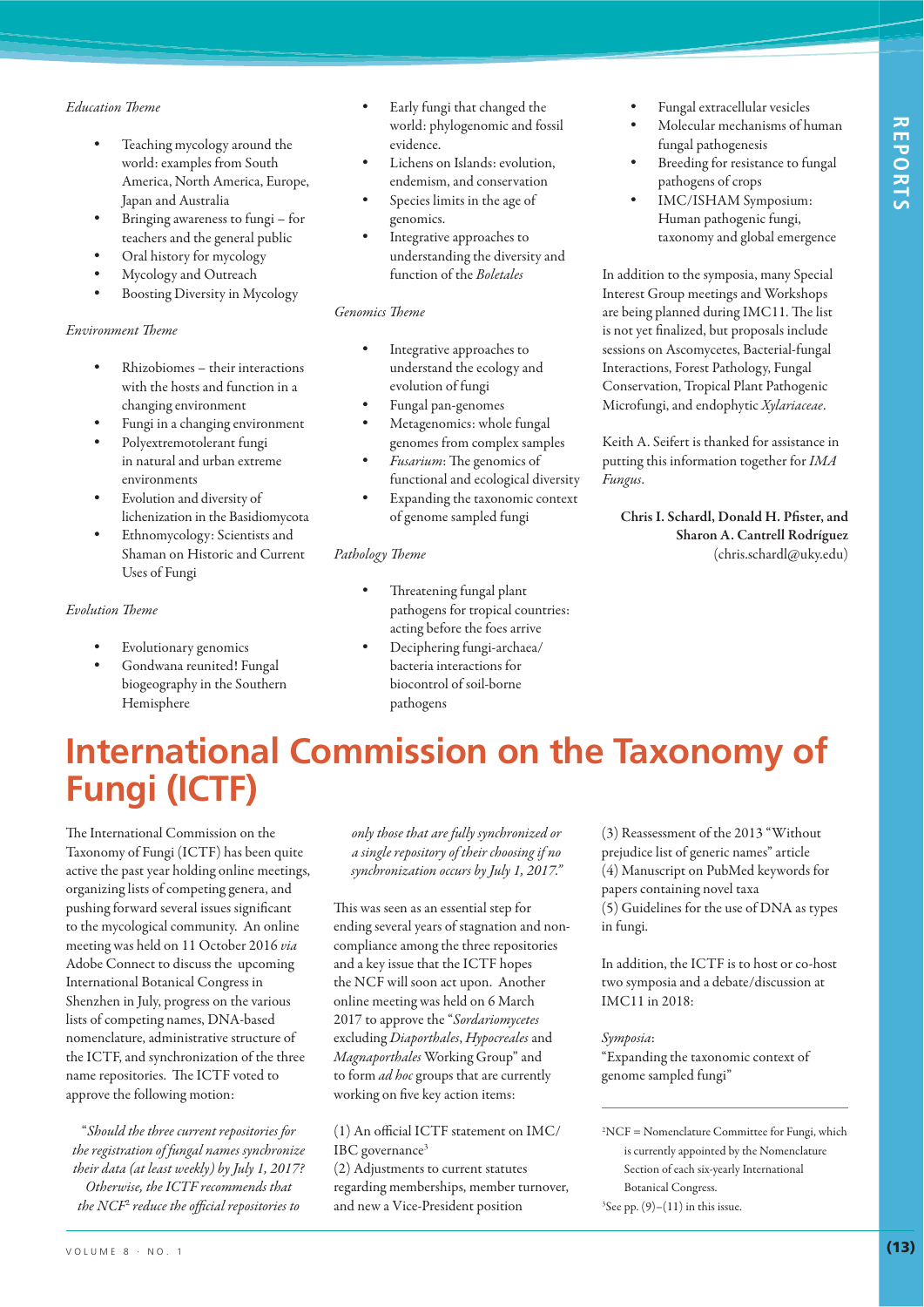"Bringing the dark taxa into the light prospects and challenges"

#### *Debate/Discussion*

"Can DNA sequences be used as the sole identifying criterion for naming species?" Meeting recordings can be found at: http://www.fungaltaxonomy.org/ meetings; Working groups at: http://www. fungaltaxonomy.org/subcommissions/; and Lists of publications at: http://www. fungaltaxonomy.org/lists

**Conrad L. Schoch**, *ICTF Chair* **Andrew N. Miller**, *ICTF Secretary* (amiller7@illinois.edu)

# **2nd Chinese Lingzhi (***Ganoderma lucidum***) Conference**



On 9–12 September 2016, the 2nd Chinese Lingzhi (*Ganoderma lucidum*) Conference, jointly hosted by the Chinese Academy of Engineering (CAE), China Chamber of Commerce of Foodstuffs and Native Produce (CFNA), Mycological Society of China (MSC), Jilin Agricultural University ( JAU), National Strategic Alliance of Technological Innovation of Edible & Medicinal Fungi Industry (NSATIEMFI), International Society of

Medicinal Mushrooms (ISMM), and the Peoples Government of Longquan City was ceremoniously held in Longquan, Zhejiang Province – the hometown of Chinese lingzhi production.

The 229<sup>th</sup> International Conference on Economic Fungi & Forum of the Chinese Academy of Engineering on Engineering Science of Economic Fungi, initiated by Li Yu, Chinese academician of engineering, foreign academician of the

Russian Academy of Science, and President of ISMM, was held at the same time. Ten Academicians of the Chinese Academy of Engineering in ten different areas, covering plant germplasm, pomology, and mycology, as well as scientists concerned with edible fungi were invited to the event for in-depth discussions on lingzhi. The invitees included Lin Zhibin (Peking University Health Science Center), David L. Hawksworth (Royal Botanic Gardens